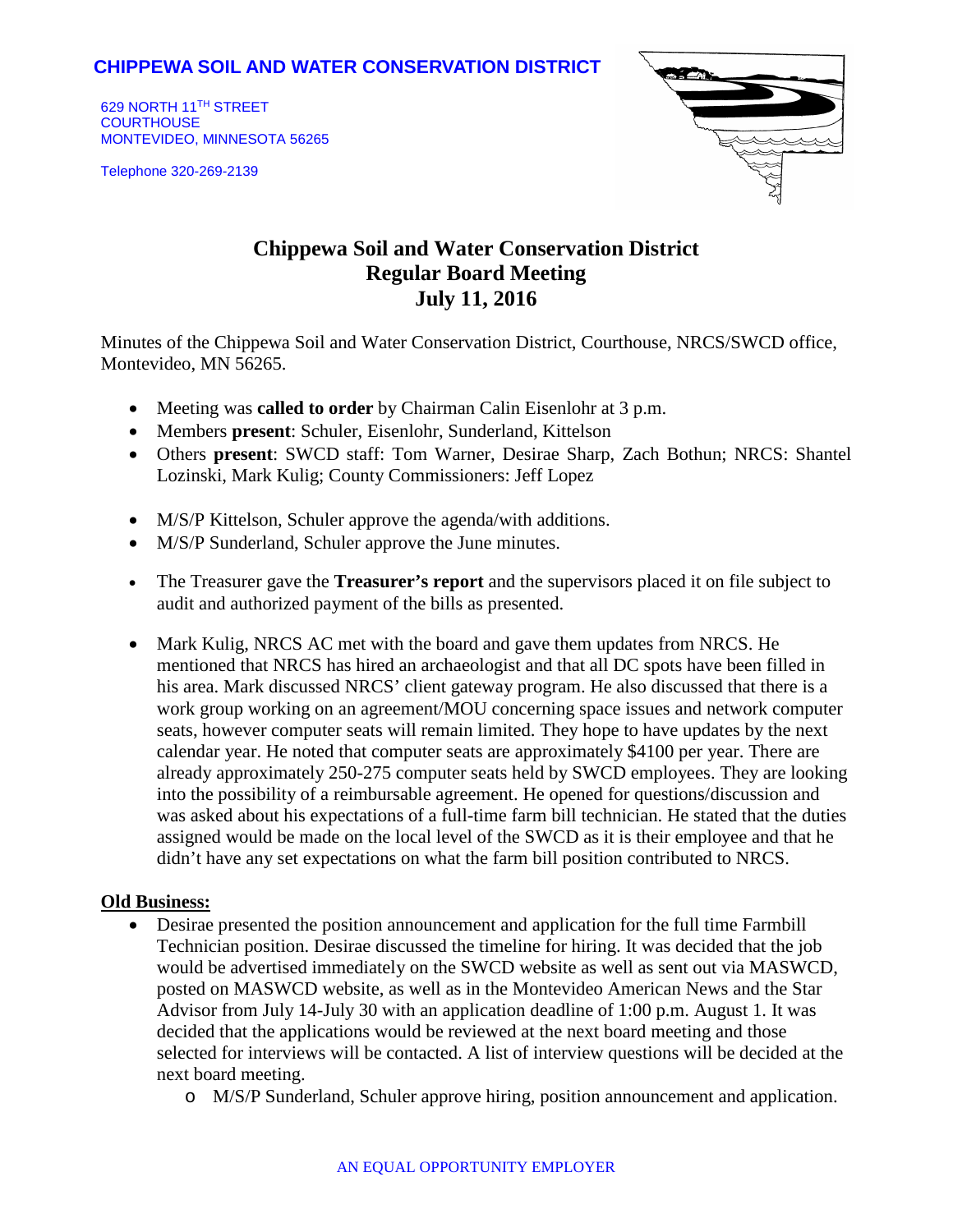# **CHIPPEWA SOIL AND WATER CONSERVATION DISTRICT**

629 NORTH 11TH STREET **COURTHOUSE** MONTEVIDEO, MINNESOTA 56265

Telephone 320-269-2139



#### **New Business:**

- Desirae, Tom and Zach presented an office cubicle schematic. With the limited space within the office and the need for updated furniture and privacy the staff felt cubicles were a necessary option. Board would like another bid and will review at next board meeting.
- Desirae noted that the Chippewa County fair will be July 27-31. We will have a booth at the fair.

#### **Tom reported:**

- Tom presented the observation well agreement for 2016-2017.
	- o M/S/P Sunderland, Kittelson approve observation well agreement.
- Tom discussed an idea that was brought to us by a county commissioner. The staff would like to host a conservation tour, either in the fall or spring, to show the district supervisors, county commissioners, and in office staff different conservation projects and sites. Board would like us to go ahead with planning a route.
- Tom presented cost share payments for M.B., M. P., and D.E.
	- o M/S/P Kittelson, Sunderland approve payments as presented.
- Tom also presented a cost share cancellation for B.N.
	- o M/S/P Sunderland, Kittelson approve cancellation.
- Tom reported that he worked on tile drain requests, had a TEP meeting for Sonstegard Ag Bank site, wrote up TEP findings and wrote up Notice of Decision.
- Tom reported that he received 2 applications for solar projects. Did a slide review of sites and reviewed applications, wrote up and sent out Notice of Application.
- Tom attended a meeting on JD ditch #9 (Lines Creek).
- Tom looked at streambank erosion sites with Ross Reifenburger and Ethan Jenzen.
- Tom met with 2 landowners about a terrace and state cost-share.
- Tom GPS'd a RIM boundary for installation of a fence to exclude livestock from the easement area.
- Tom met with 3 land owners and an adjuster on their RIM sites that were part of a fire that got out of control.
- Tom entered info into eLink.
- Tom helped set up community center in Pennock for Women's Field Day event.
- Tom helped plant plants in rain garden.
- Tom attended meeting in Marshall, Glenwood, and Olivia.
- Tom did wetland determinations on tax forfeit property for the county.

## **Zach Reported:**

- Zach reported that he has finished seeding. He seeded approximately 300 acres spread out across about 30 sites. Had a lot of mobilization and a few breakdowns.
	- o Board would like to see a comparison report of seeding/tree programs at next meeting.